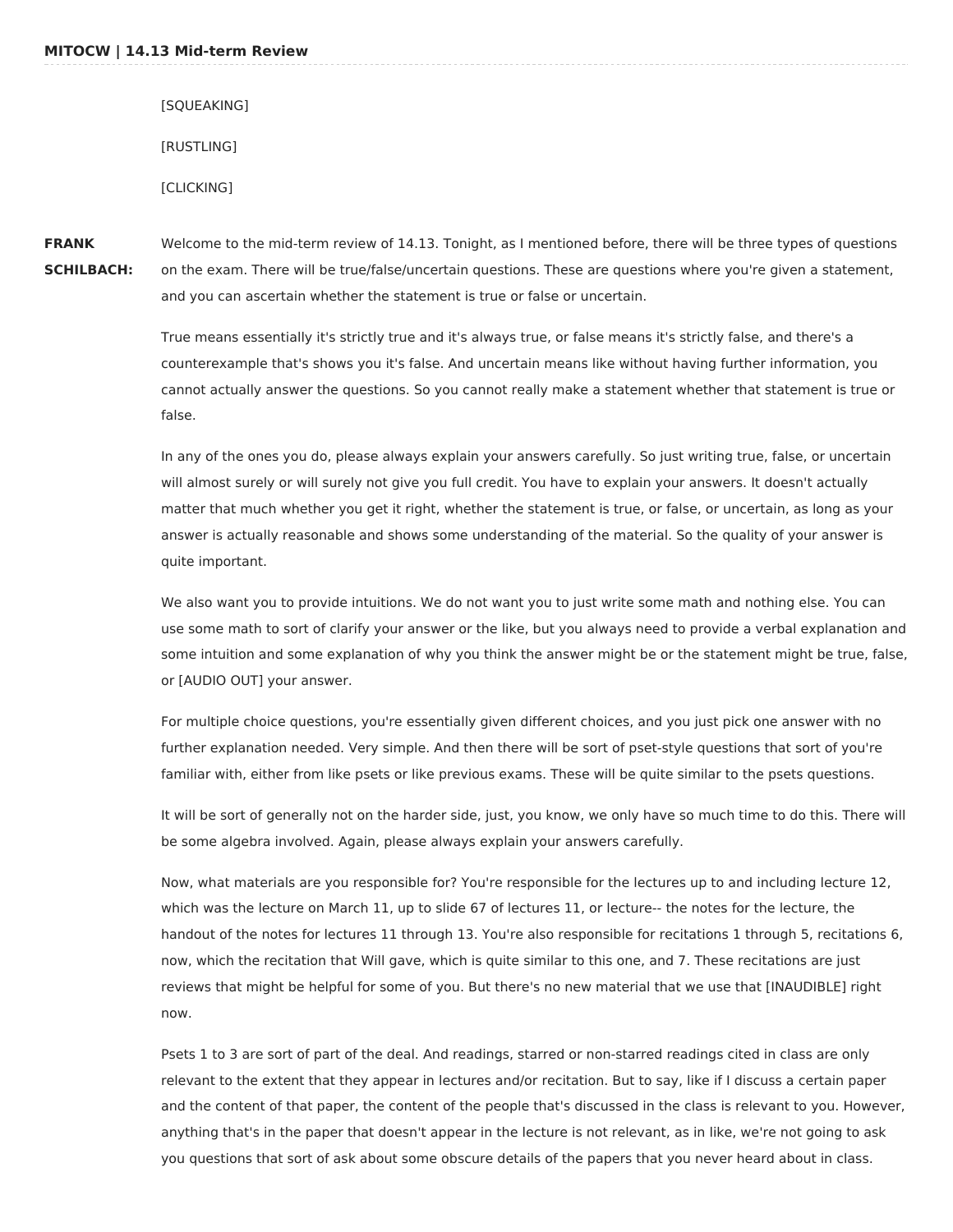How do you get ready for the exam? Well, you study, study that the lecture and presentation slides carefully. You should make sure you're familiar and comfortable with the psets and the solutions make you understand and are able to solve the psets on your own. A great resource practice is to do those psets and exams.

Again, readings, starred and non-starred, are not required, but they may sort of help you deepen your understanding of the material, and maybe sometimes the lecture notes a little bit. [AUDIO OUT] dense and don't have that much detail. So you can sort of like try to consult them, and try to understand the material as best or better. But we won't ask you about the details of those readings beyond those details of was covered in class.

So let me now sort of review the material overall and sort of give you a sense of what are the kinds of things that we want to know. To be clear, this is not exhaustive in the sense of like, there are some other materials in the lecture slides that I'm not mentioning here. What I'm trying to do here is just give you a sense for a lot of what the most important key things that you should know. This will cover perhaps like 80%, 90% of the material that's actually potentially in the exam.

Having said that, you know you should really go through the entire lecture slides, make sure you're sort of gathering everything in understanding what's going on there. OK. So the first thing we discuss, these time preferences in particular, the exponential discounting model. Here, you should know, what is the exponential discounting model? What is delta, the time preference parameter that model?

What does it measure? How can we estimate it, assuming that an exponential discounting model is correct? Further, what are the main assumptions of exponential discounting model, and what evidence do we have against those assumptions? So lectures 3 and 4 discussed those assumptions and the evidence against these assumptions in detail.

And after that, we discussed the quasi-hyperbolic discounting model, which is a relatively small modification of the exponential discounting model. Again, you know what is this model? How is it different from the exponential discounting model? And of course, the difference is that there's a present bias parameter of beta that is added to this model, which measures short-run discounting, as in like, how much weight you put on the present, versus everything else that's in the future.

Now, what empirical evidence can the quasi-exponential, quasi-hyperbolic model explain better than the exponential discounting model, and why is that? So you should be familiar with, for example, things like preference reversals and then [INAUDIBLE] commitment. Why is that consistent with the quasi-hyperbolic model?

And you know, why is it not consistent with the exponential model? Of course, that's what we discussed in the previous slide, is the somewhat the assumptions of the exponential discount model, where for example, one of the key assumptions are that there are no preference reversals. And we discussed that in detail.

Then, of course you need to know in the course of hyperbolic discounting model, what is this sophistication? What is naivete? And what is partial naivete? So what does theta measure? What does theta hat measure?

What is full sophistication, full naivete, and partial naivete? And answer questions such as like, does sophistication make people always better off? And why, or why not, if that's the case?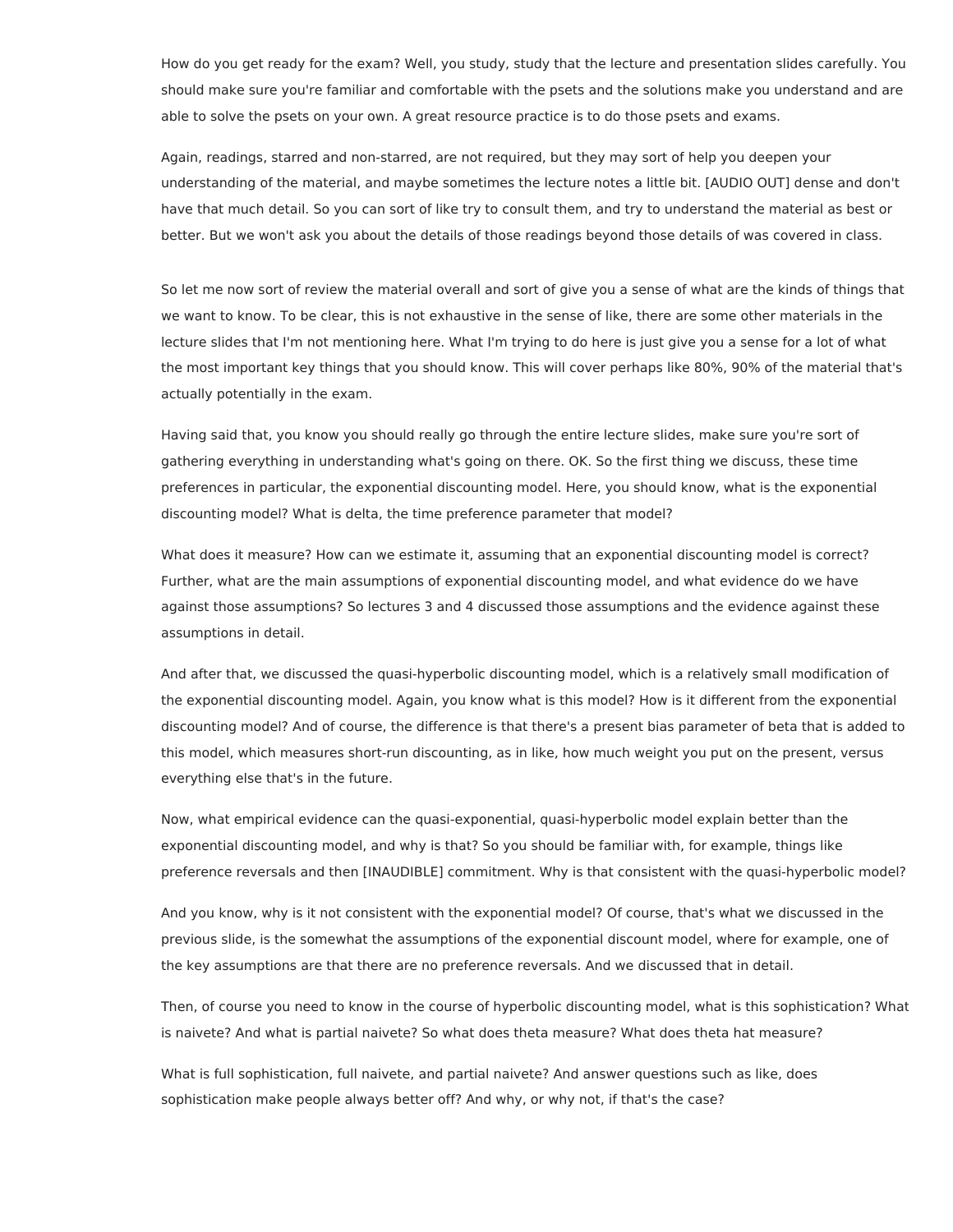Further, you should understand, what is demand for commitment? Who demands commitment and who doesn't? Or like are fully sophisticated or fully naive people, or partial naive people potentially demanding commitment?

What are the conditions under which somebody demands commitment? And what kinds of people do not, or do demand commitment? And what kinds of people benefit from doing so? And in particular, can people be worse off from being offered a commitment device? And why is that, or why not?

Next, we discussed in quite a bit of detail empirical applications from a range of different settings. This is lecture 5 and 6. So we want you to be familiar with those empirical applications. You should understand why the quasihyperbolic model can explain or cannot explain some of the empirical evidence better than the exponential discounting model. And I think you know , kind of like why do we think quasi-hyperbolic model is a good fit for some of the empirical examples that I have shown?

Then you need to be able to solve problems. These are similar problems to the problems in the problem sets that you have seen before, problem sets for people either like exponential discounters, or like for beta delta equals, where beta equals 1, and delta being like either 1, or 0.95, or close to 1, because hyperbolic discounters, and again, fully naive, fully sophisticated, and partially naive agents.

How does one solve such problems? Of course, we had plenty of practice already in the psets in the term examples, also it's in the finals. So you should use backwards or forwards induction or iteration, depending on the kinks.

I sort of discuss this in slide 62 of lectures 3 and 4, and slide 37 of lectures 5 and 6. There's also a recitation that covers that in detail. So you should have plenty of practice of doing so.

Now, let me now give you some examples of what are some examples true/false/uncertain questions, and how should you answer them? So let me sort of just read the statements for you, and you can think about this for a second. And then we're going to give you the answer.

So consider individuals with beta delta preferences-- this is quasi-hyperbolic discounters-- who only differ by their present bias-- had like beta equals between 0 and 1. And suppose there's a commitment savings device available. Their willingness to pay for this commitment device strictly decreases in beta.

Now, is that a true or false statement? The answer is this statement is false. Now, why is that? Well, there's, again, like if you just click false, that's not going to give you full credit, even if, in fact, the statement is false. What you need to do is you need to sort of provide some further explanation.

Ideally, you'll provide us like a somewhat detailed explanation, so that you know if it's false, if you provide several examples, that's should better amount than just one. In this case, why is it false?

Well, A, individuals might be naive, right? So in particular, if people are fully naive, they will not be willing to pay anything for commitment devices. So regardless to the beta, willingness to pay will always be 0. So it would surely not decrease in beta.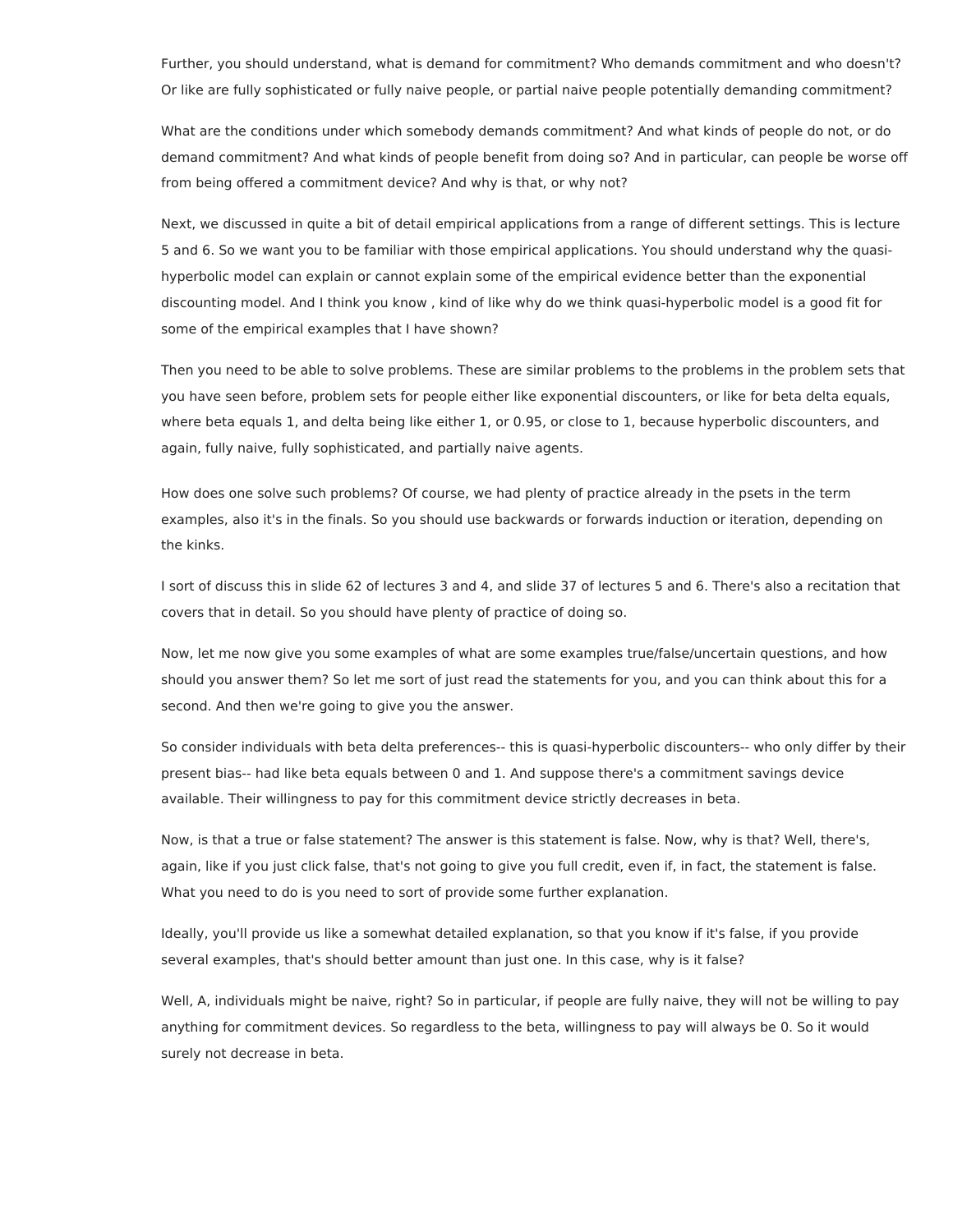Second, the commitment device may just not be effective at all. If the commitment device is useless, it doesn't matter what beta is, nobody will demand commitment anyway. And finally, even if individuals-- this is a little bit more trickier explanation, and I wouldn't necessarily expect you to know that answer-- but even if individuals are fully sophisticated and devices effective, the commitment device is effective, willingness to pay, it may not be strictly decreasing in beta.

And here's sort of an example. Well, if beta equals 0 or beta equals 1, then individuals would be willing to pay 0 for the commitment device, right? Because if beta equals 0, they don't care about the future. If beta equals 1, they just don't need any commitment devices. But in between, the willingness to pay might be positive for betas between 0 and 1.

That essentially means that willingness to pay would be an inverse U in beta. Again, that's a bit of a tricky answer. Like the third bullet point, we wouldn't necessarily expect you to know that answer. But you should be able to say or to answer reason one, or reason two in this specific case.

Second example statement-- fully sophisticated individuals can experience large welfare losses from their present bias. The answer is this is true. Why is that? I'll let you think about this for a second.

Well, the answer is that awareness of present bias, that is, like sophistication, does not remove present bias. Even if people are sophisticated, the present bias is still there. There might be some commitment devices, some ways in which people are able to overcome the losses associated with present bias. But in the absence of commitment devices, people may still make suboptimal decisions. And some of these decisions might, in fact, induce large welfare needs.

We discussed some examples in class, sort of numerical examples, where you could see that sophisticated people might actually be worse off than naive people, and could in fact suffer quite a bit from or similar to the large welfare losses. With the present bias, all of this is evaluated by the long-run [INAUDIBLE] ideas of like if somebody makes choices for the future where the beta is not relevant, compared to that kind of welfare criterion, people might be a lot worse off due to their present bias.

OK, here's example number three. Present bias individuals always have positive demand for commitment devices. Again, the statement is false. Why is that? And we kind of discussed this already in the previous questions.

Now, let me be very explicit. There's sort of three conditions that must be met for positive demand for commitment. I discussed this in class.

We know that person must be present biased, or have some form of some self-control problems. Individuals must-- the person must be aware of the present bias, so they can't be fully naive. They could be partially naive, but it can't be fully naive. And the individual must perceive the commitment device as effective in helping overcome the self-control problem.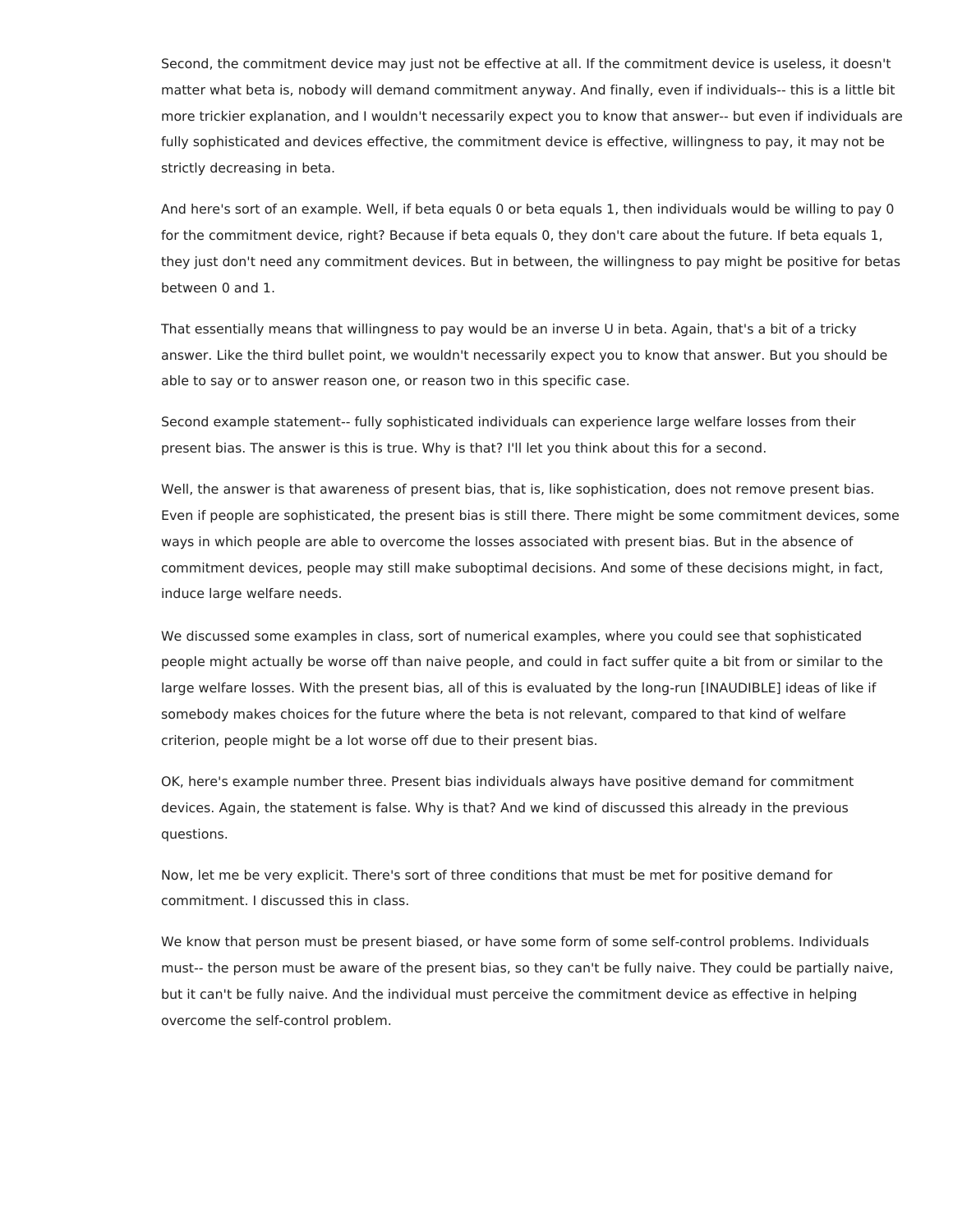That's to say, if somebody is offered a commitment device, and that commitment device is useless, well, there's not going to be any demand for commitment, particularly if the person perceives that the commitment device is useless. Notice that that person might actually perceive the commitment device to be effective, while in reality, it's not. So they might have some positive demand for commitment, even if the commitment device is in reality useless, because their beliefs are wrong, because of essentially some form of partial naivete. But it cannot be that the person perceives the commitment device as not effective, because then the person would just not demand it in the first place.

Now, that makes now the statement false. When only the first condition of the three is met, as in like the person's only present-biased, then we cannot be sure that there will be positive demand for commitment. And so the statement, as had been said, is false, because we said sort of like always have positive demand for commitment.

If it were without the always, then you could also answer uncertain, because then you would say, well, it depends on their naivete, or on the sophistication, or it depends on how effective the commitment device is. But the way the statement is written, it says like, always. And so now, you can easily come up with some counterexamples that show that the statement in fact is false.

The second topic that we discussed after time preferences was risk preferences, in particular expected utility. So here, you know, you need to have a clear understanding of what is the expected utility model? What is risk aversion? Why are people risk averse?

How is risk aversion specifically modeled in the expected utility model? What is the expected monetary value? And also things like what is concavity? What does concavity have to do-- what is the expected utility versus the expected monetary value? And what does the concavity imply for risk aversion in the expected utility model?

Then next, how can we measure risk aversion within the expected utility model? In particular, we discussed three types of ways of measuring risk aversion. We discuss certainty equivalents. We discussed choices from gambles. We also discussed insurance choices. This is the Sydnor paper.

And then, we discussed what is problematic about the estimates of risk aversion in the expected utility model. In particular, we discussed evidence that found that there tends to be substantial small-scale risk aversion, so when you give people small gambles, they tend to be quite risk averse or they tend to have a very quite high gamma.

But we know also from large scale choices that the risk aversion cannot be actually that high when people make these choices. People leave the house every day and engage in quite a few risks. In the long run, they hold stocks and so on. This must mean that their long run using sort of long-run choices, that implies essentially a relatively low gamma.

But since the expected utility model only has like one parameter, it cannot explain both of those features and sort of ignores this trouble. So essentially, if you try to match a small-scale risk aversion, then you need to have a very large gamma, high gamma. If you try to match large-scale risk aversion, you need to have a low gamma. And that sort of brings trouble, because you can't just explain both of those things. And sort of Matthew Rabin in Rabin & Thaler, as well as recitation 4 discuss this conundrum and this issue and in quite a bit of detail.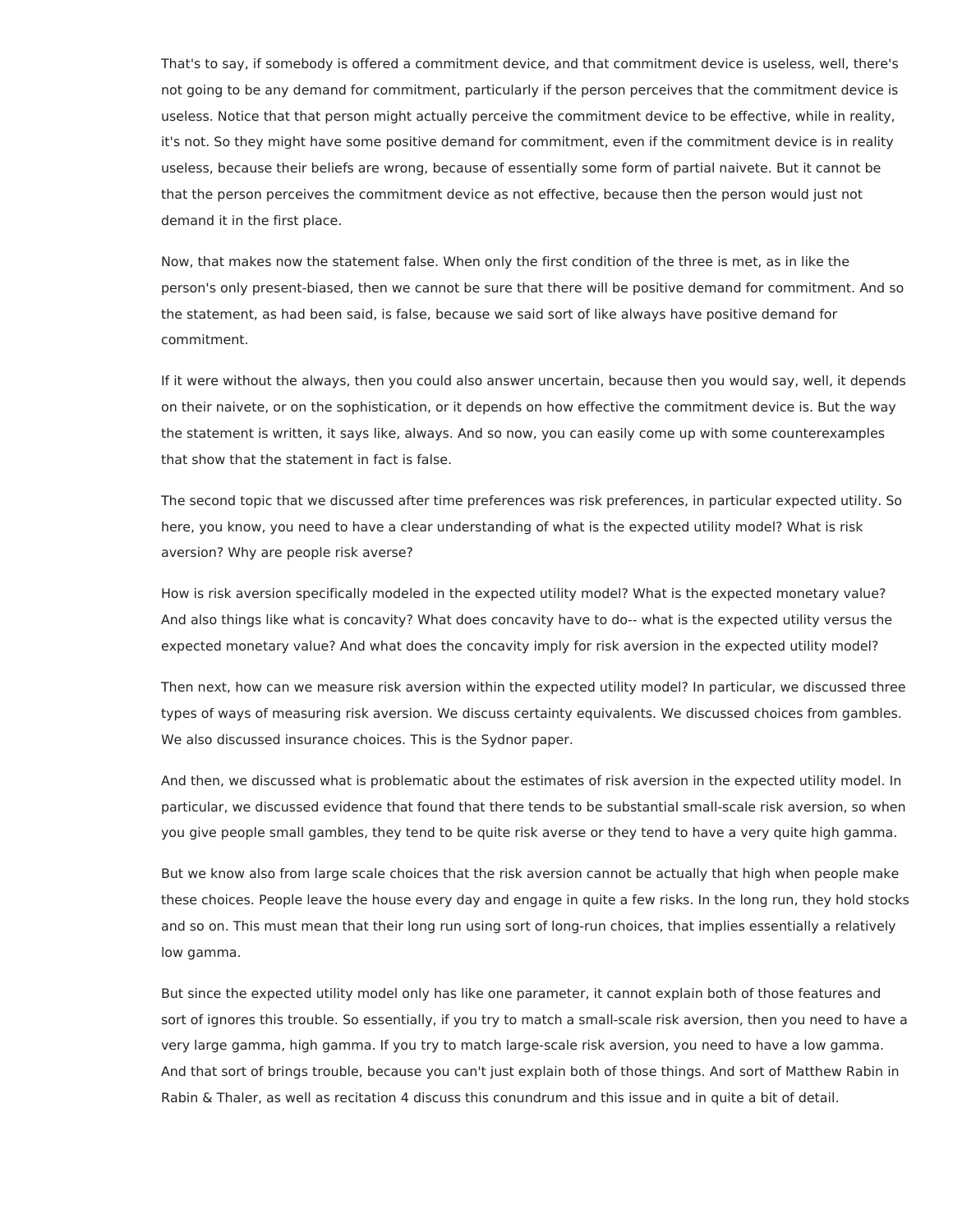Next, we discussed Kahneman and Tversky's 1979 prospect theory. This is a seminal paper. And if you'd remember just a few papers from this class, this is one of the papers that you should really know about. So what evidence in Kahneman and Tversky is inconsistent with expected utility? Well, in particular, sort of several things in there, but you discuss mostly one feature, which is risk aversion in the gain domain, and risk lovingness in the loss domain.

And so, now, what are the most important points from Kahneman and Tversky's prospect theory-- this is sort of the proposed alternative to expected utilities. This is on slide 3 of 51 of lecture 9, where there's sort of three futures discussed there. One is like changes rather than levels are the arguments of the utility function.

Then there's loss aversion. So there's a kink of the utility function around the reference point. And there's diminishing sensitivity, meaning the utility function is concave in the gain domain or [INAUDIBLE] above the reference point and is convex. And the last domain would be below the reference point.

OK, so now, what does sort of this proposed alternative utility or value function look like? How does it incorporate the three features again? We sort of discussed this and this utility function in lecture 9 that talks about this in detail. Or the lecture talks about this utility function in detail.

One key question here, that is, how is the reference point determined? What are some candidate reference points? So one candidate would be the status quo. Another reference point candidate would be expectation. But there could be also other things, such as goal and aspirations. Recitation 5 discuss this a little bit, not in too much detail.

Then, we discussed empirical evidence, in particular, what empirical evidence of loss aversion do we have? We talked about small-scale gambles. We talked about the endowment effect, in particular. And then we discussed some applications in lecture 9.

So what are these applications? We discuss labor supply, the housing market, stocks, marathon running, and golf. So you should be familiar with these empirical applications from lecture 9. You should in particular understand why reference-dependent preferences can explain some of the empirical evidence that is showed better than the expected utility models.

You should understand, is some of the evidence that we see consistent with the expected utility model? And if not, why not? And why is the reference-dependent model-- in particular, which feature of the referencedependent model can explain the loss. What are the features again? Changes rather than levels-- some reference point, reference-dependence, the loss aversion and diminished sensitivity, so which feature is actually important? Explaining things, we focused mostly on loss aversion.

What is not relevant is the deal or no deal evidence and the paper by Pierce et al. There's a couple of slides at the end of lecture 9 that I didn't really cover or didn't cover at all. So we're not going to ask any questions about that.

So now, how do you solve problems with reference-dependent preferences? You can see problem set 3, question number 1 had some questions about this. And again, there's additional psets and exam questions that you could practice with. So there are quite a few of those kinds of questions.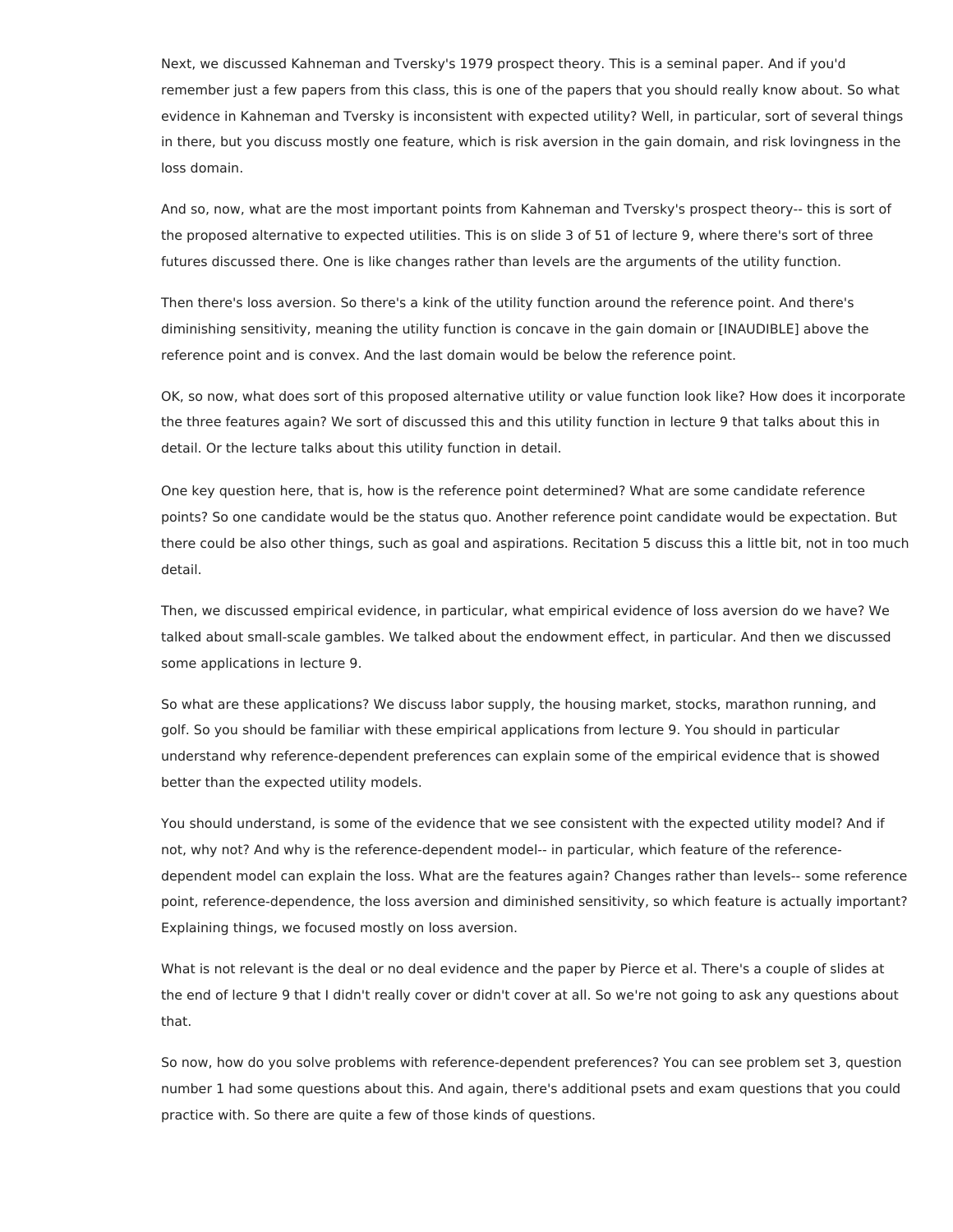Now, here is sort of some example of a multiple choice question, which is-- so Maddie wrote this question, so Maddie, in fact, appears. And the question is, Maddie is writing a problem set for 14.13. She gets utility u of q from the number of questions she writes. She has reference-dependent preferences around the goal of writing 10 questions, with 10 as her reference points.

If you normalize the utility of 10 questions to 0, which of the following would be consistent with loss aversion? I'll let you have a look at this. So there's option A, u of of 8 equals minus 2, u of 12 equals 1. And number B, option B yields 8 equals minus 2, u of 12 equals 2. And then C is, option C is u of 8 equals minus 1, and u of 12 equals 2.

So which of those answers is consistent with loss aversion? The answer is option A. Now, why is that? Well, loss aversion sort of implies that losses hurt more than gains help.

So with preferences as in A, Maddie would have the utility cost of 2 from falling short of her goal of two questions, but only a gain of 1 util from exceeding her goal by two questions, right? So the goal of, the game of exceeding, of being by two questions above, so being two questions above gives her some gain of 1 util.

But the utility costs of falling short with two is twice as large, which just tends to be kind of like the evidence that you would see in loss aversion. And the other two examples don't have that feature. So really only answer number A is correct.

Second question. Maddie is walking home and passes a bakery unexpectedly. She decides to buy a pastry. For example, she looks at the pastry, and it looks really nice.

Prior to purchasing the pastry, her maximum willingness to pay for the pastry was P0. Then she runs into Alan- this is our previous, excellent TA-- who asks to buy the pastry from her. She offers him the lowest price she is willing to accept, P1.

Which of the following comparisons between P0 and P1 is consistent with an endowment effect, P0 larger than P1, P0 equals P1, or P0 smaller than P1? The answer is answer number C. Why is that?

Well, the endowment effect says that people are-- when their willingness to pay, that is in this case P0, is smaller than their willingness to accept, when they accept. That is to say, being endowed with an item in this case, like a pastry, increases one's willingness to pay. That is to say, if somebody asks you to sell something that you own, you ask for more money than you're willing to pay in the first place when you don't own the item. And so the endowment effect will then predict that, or the endowment effect entails that now P1 is larger than P0, which is answer number C. So Maddie values the pastry more after she has bought it, compared to like prior to buying it.

The third broad set of preferences to be discussed were social preferences. We didn't quite finish with this, so we're not going to cover everything, in particular, not lecture 13. And the estimation part of social preferences, which will apart from choices, which will be at pset 4.

You should understand what social preferences are. You should also understand how can you measure social preferences? In lab games, we discussed at length the dictator game, the ultimatum game, and the trust game. You should also be broadly familiar, not in detail, but broadly familiar of what evidence do we typically find in dictator and ultimatum games?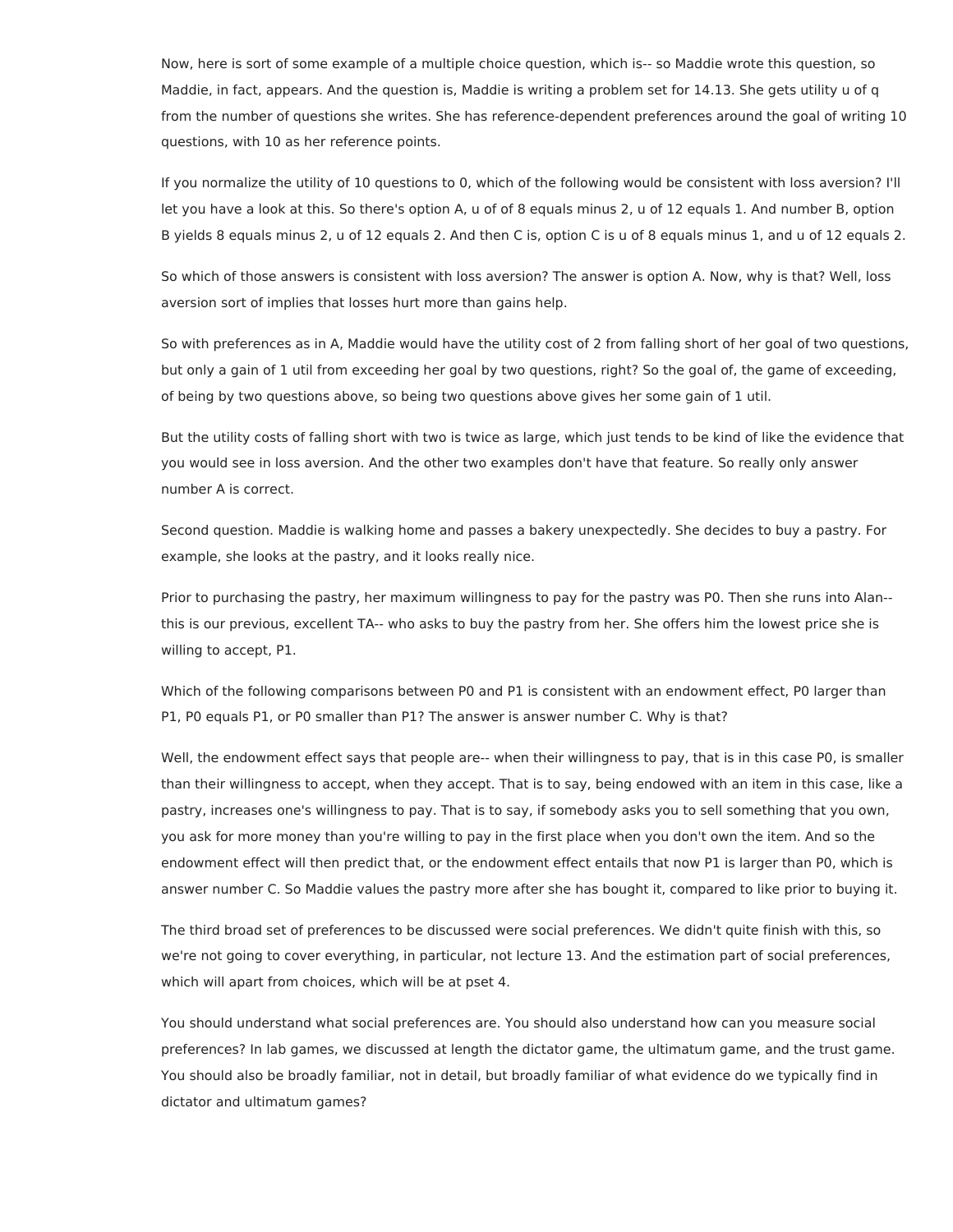For instance, in dictator games, people tend to give something like 20% to 30% of their share. People tend to be quite nice in those games. Now, then we discussed then like given that evidence, so given that people look quite nice in these types of games, there's also some other evidence people give to charity or things like that. Do we think that is evidence of people being generally nice to others because of poor altruism? Or if not, why not?

We discussed sort of three sets of evidence in particular. We discussed the costly exit or exit options in dictator games. So people essentially won't be able to leave the dictator. They rather sort of leave and give, and sort of keep the money. Or they're willing to pay some small amount of money to leave the dictator game and not having to face some other person, but it then feel compelled to give to others.

There was the option of hiding behind the computer. If a computer gives you the option to hide behind the computer to be mean to others, you might take advantage of that and actually be meaner than you would be otherwise. So altruism, or people's giving tends to go down quite a bit when they're able to hide behind the computer.

So both of those types of pieces of evidence are evidence of social image being important in giving. People care a lot about what others think, in particular what others think about them, and they don't want to upset others. And so if they're able to avoid those kind of situations, they might be able to-- they might want to do that, which would suggest that it's not really that they want others to do well in the sense that they really want others to have money or more money than before, but rather it's because of social pressure or social image concerns, people might give in dictator or ultimatum games.

Moreover, there's some evidence of self-image about people caring about what they think about themselves. They want to think of themselves as being a good person. And so the evidence of the moral wiggle room seems to suggest that these concerns are quite important. In particular, people are engaging in some behavior where they delude themselves that they are in fact nice, when in reality, they're not. So that's discussed in detail in the lecture.

Again, we will not ask, and so you should be familiar with this type of evidence. And you should be familiar why that sort of tells us that people are perhaps not as nice as you might have thought. They are just coming from like dictator or ultimatum games, or from like donations. We will not ask you about models that estimate social preferences. That will be in problem set 4, so don't worry about that. Sort of the stuff on [INAUDIBLE] and Rabin that's there, we will not ask you about that.

OK, so then here's another example of a true/false/uncertain question. Statement, if a person gives 0 in a dictator game, this is evidence that this person is selfish. Now, the answer is false. I think if you answer it uncertain, that would also be fine. Why is that?

Well, the person might give 0 to the other person in the dictator game and then donate the money to someone in greater need, right? And then that person is in fact really quite nice. Second, the person might be very poor relative to the other person in the game. So her marginal utility is just very high.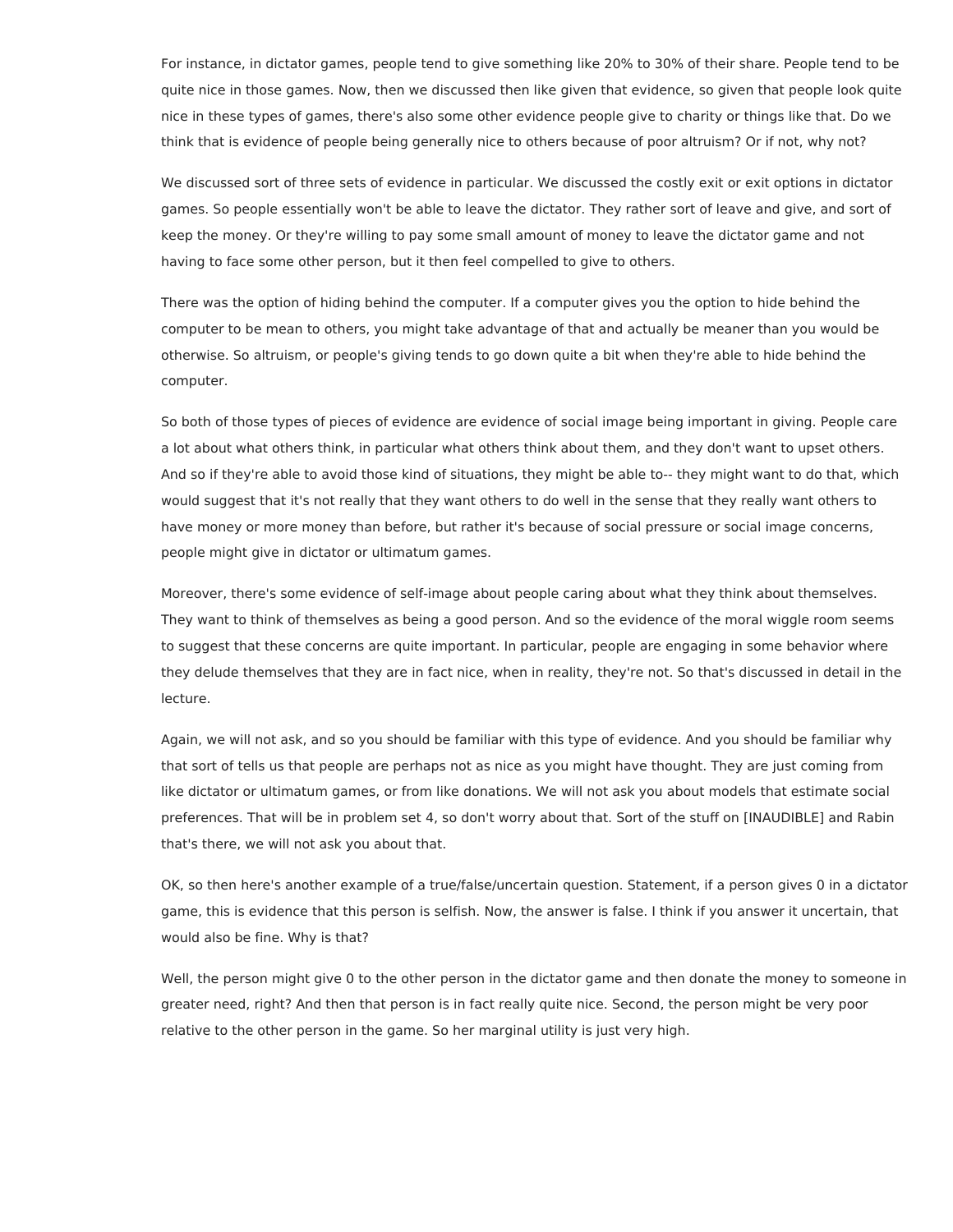So now, even if you have like equal weights to your own utility and the other person's utility, since the marginal utility of giving \$10 to yourself compared to the other person is way higher than the other person's marginal utility, you would just give everything to yourself. And that doesn't mean you don't care about others. It just means like, in fact, even if you were sort of like a social climber, you would give it to that person, because that person was like a huge meany, or the rich person just might not really need that money.

Looking at this more closely, actually, I think uncertain would be a better answer here, and not false. I just wrote this question fairly quickly. So if the question says-- if the question instead were to say, this is conclusive evidence that this person is selfish, then it would be false. Or this would be, this is clearly evidence where this person must be selfish, that would be false.

The way it's written right now, it's rather sort of uncertain, because we just don't quite know. It could be that the person is really selfish. Or it could be that the person-- it could be this evidence that the person is selfish. But it could be the other two reasons that I just mentioned.

OK, so now, finally, I'm going to give you a long question, or an example of a long question. And this is the question of laptop policies. We talked about a little bit earlier in class, in fact in the first lecture. And we had the first problem set about this. And this is sort of like an algebraic version of that kind of question.

So assume the 14.13 students are present biased with beta small than 1 and delta equals 0. All students have the same beta smaller than 1 and delta equals 0. But they differ in the value they derive from using laptops in class. L is constant for each student from class to class, but uniformly distributed across students on the interval between 0 and 1.

So some people have like a huge value of using the laptop in class. And others do not. Each lecture generates no immediate utility. So it's neither fun nor like annoying or the like. But it does give a benefit, a future benefit of V. So like you might learn something, or there's some things that might be valuable to you in the future.

Using a laptop reduces the long-run benefit by D. This might be like distractions, in particular. So you might be distracted during class when you use a laptop. So the future benefits are diminished by that. Maybe he had said something really insightful, you didn't pay attention, and so now, the benefits is B minus D if you use a laptop.

Both B and D are the same for all students. So there's no variation across students there. The only variation's coming from some students who really, really like using laptops for various reasons, perhaps because they like to surf the internet. Perhaps they're really in need of using laptops because that allows them to take proper notes.

So in summary, a student uses a laptop in class-- sorry, a student that uses the laptop in class gets immediate utility L and future, undiscounted utility of B minus D. And a student who does not use a laptop gets immediate utility of 0 and future discounted utility of V. So and now the social planner is not present biased and seeks to maximize the utility of 14.13 students from his perspective, OK?

First question. Show that students are just indifferent between using and not using a laptop in the current class if L equals beat times D. Explain why students with lower values of L-- so that's like L being lower than beta D- don't use laptops in class, but students with higher values of L-- so L exceeds beta D-- do use laptops in class. OK, so now what we're going to do is we're going to write down the utilities from the two choices. That's essentially already given in the explanation, except for that we need to be careful of where the beta comes in, right?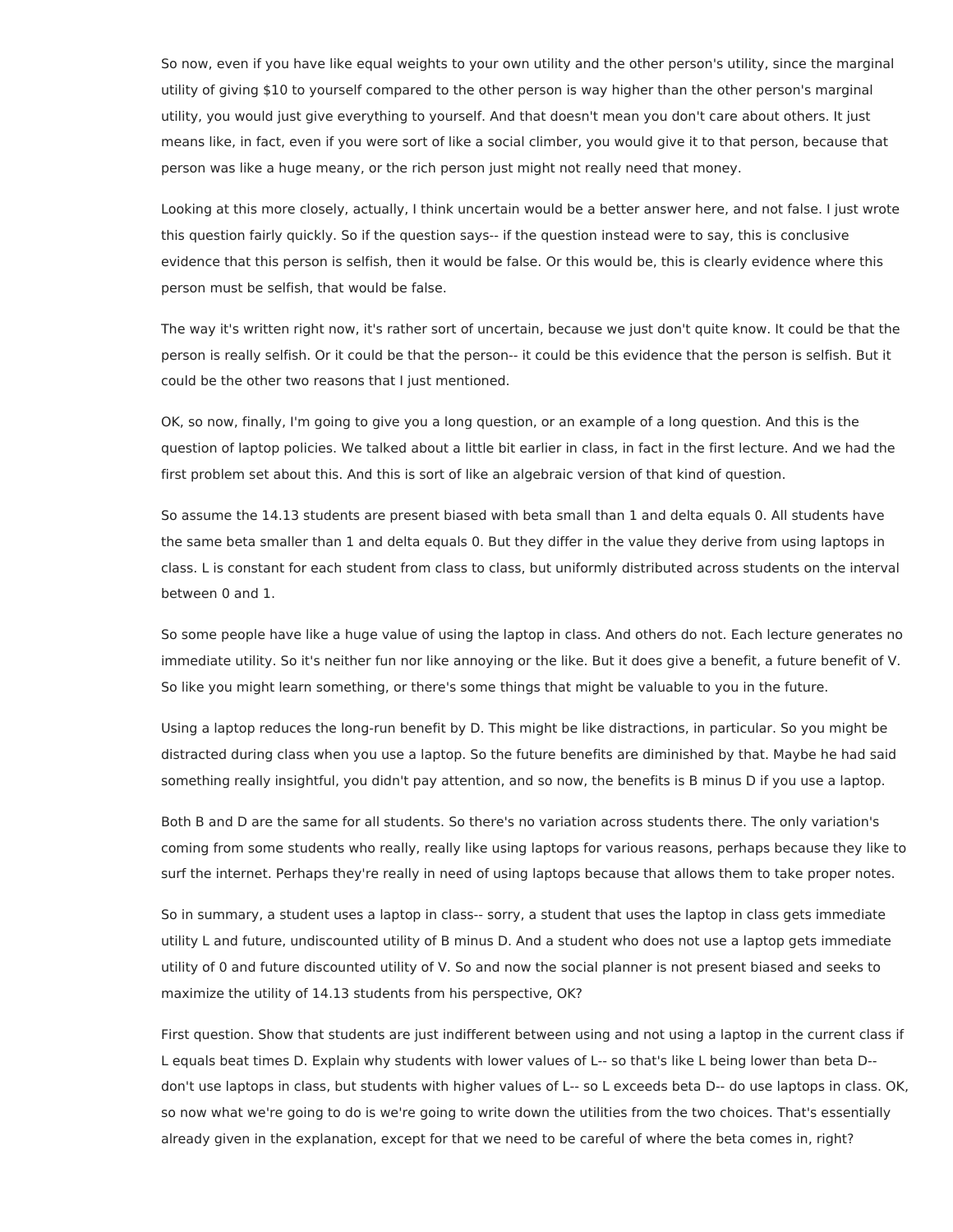So if students use a laptop in class, they get the immediate benefit of L. And then in the future, they get what's discounted by beta, which is beta times B minus D, right, because both B and D are very far in the future. These are the benefits, or the diminished benefits, B minus D, that they get in the future. L is in the present, so there's no beta here.

Instead, if someone uses no laptop, the students get 0. So there's no laptop benefits in the present. And the benefits in the future, the value of the lecture the future is undiminished, which means essentially, it's just V. So the person just gets 0 plus beta times V.

Now, students who are indifferent, by definition, have the same utility of using laptops and using no laptop. So we can essentially just equate those two things. Notice that like the beta times B is always there. So it sort of essentially just cancels. And then what we get is the person that's indifferent, for that person, L equals beta times D.

Now, students that choose not to use laptops will have low valuations L of using laptops, while students that choose to use the laptops have high L, right? If L is very large, then it exceeds beta times D. If L is very small, then L does not exceed, is smaller than beta times D.

So given the indifference condition, we have essentially, as I just said, students that do not use the laptop, L is smaller than beta times D. And students that use the laptop, for them, L is larger than beta times D. OK. OK, now question number two.

Now consider the policy that allows students to use laptops only if they sign up in advance to sit in a laptop section. This is a little bit different than we had in class, but it's a version, or something that I also considered, in fact, in previous years that that was what was used. Now, the question here is, why is L larger or equal than D, not L is larger equal than beta D, the threshold for opting in to the laptop section? OK?

So now this is a choice for people to choose not for the present, when they come to class, whether they want to use a laptop right now. But instead, they sign up in advance to sit in a laptop section for the rest of the semester. So essentially, people are in the present, and they choose for the future whether they can use laptops in class.

Now, the utility is now different. And the key difference is that the laptop benefits are now in the future, right? So the utility of using a laptop now again is 0 in the present. And this is-- again, we make choices in the present for the future.

There's going to be no utility in the present. There's no lecture right now, no laptop benefits and the like. And in the future, everything is discounted by beta now, because the person is present biased potentially.

So it's beta times L plus B minus D. The utility of not using a laptop is just 0 again. Like in the present, nothing happens. And then in the future, the benefits, as before, are beta times D. So the only thing that you prepare is choice, or these two options, the previous version, is the L now is discounted by beta. But before, it was not.

Let me just go back here. So here, you see the L was like sort of-- here, you see the L not discounted by beta. This is when people make choices for the present. Instead, here now, the L is discounted by beta, because that choice is-- the laptop benefits are in the future.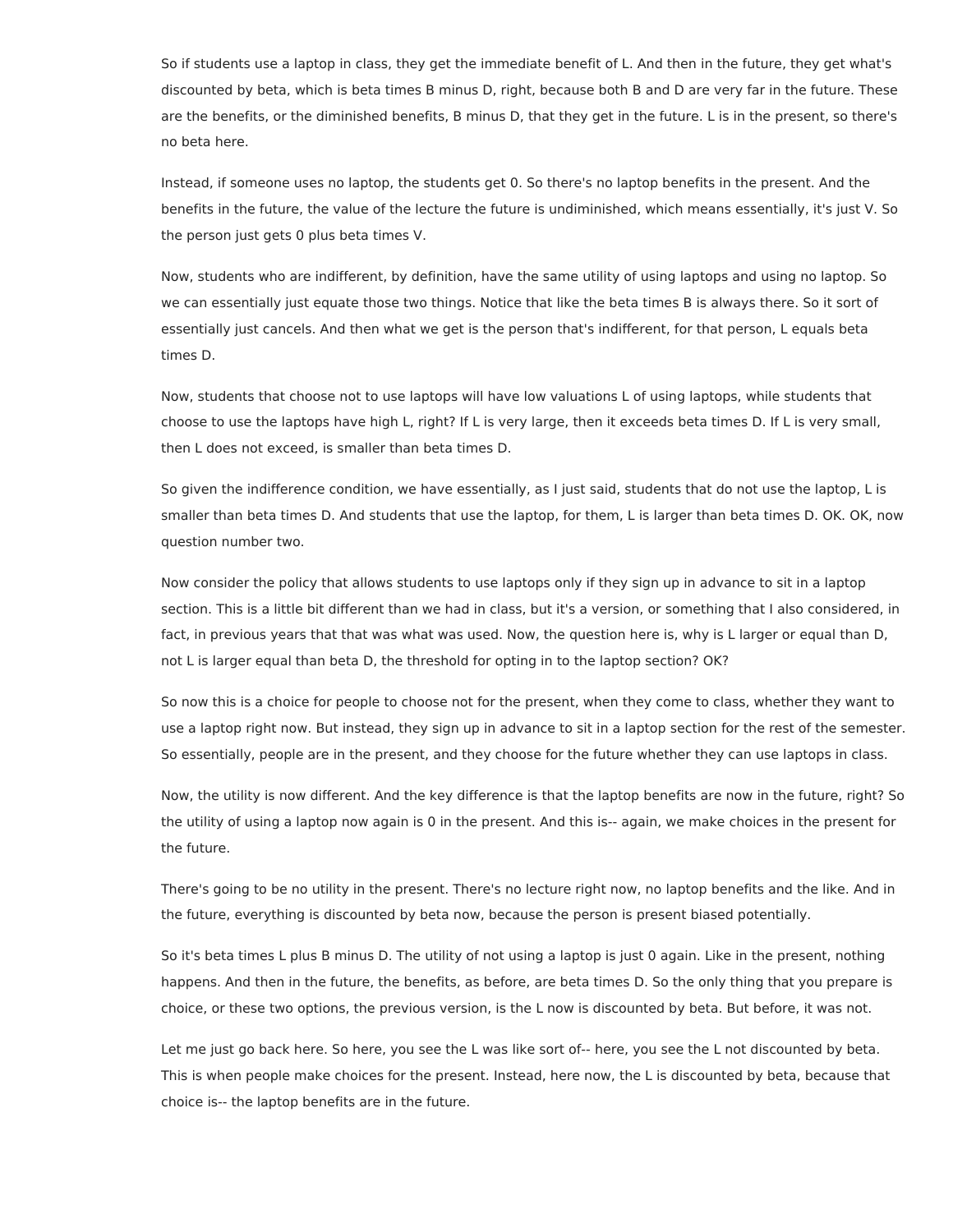Now, we can do the same thing as before. Threshold for opting in is defined as like-- or you can say that's essentially the indifference conditions. You can just equalize the two, the utility of using the laptop or not using the laptop. And what you now get is that if L is larger than D, or larger equals than D, then the person uses the laptop. And otherwise, they do not.

Now, why does the threshold now change from beta D to-- sorry, from beta times D to D? Well, because when laptop use can only happen in the future, all benefits and costs are discounted at the same rate, and that that rate is beta.

OK, question number three. Assume there's no laptop policy at all. Show that if beta times D is smaller than L and smaller than D, the student engages in preference reversals. She prefers not to use the laptop in future classes but changes her mind while she's actually sitting in those future classes.

That's sort of essentially the typical behavior of present bias. People that, when they're present biased, for at least some parameter of constellations, people engage in present bias. So let's do the math and see what comes out here.

So when thinking about the future laptop use, this student's problem is identical to the problem in part B, sorry, in part 2. Why is that? Well, because she discounts time, both one and two periods in advance, by beta. Essentially, everything is in the future, so you just discount everything by beta. That's exactly kind of the choice that we just had.

So when thinking about future class, where thinking about opting in into a laptop section, the person makes a choice for the future. So here, when she thinks about any future choices, what really matters is essentially the value of the laptop is in the future, I mean back in like part 2 that we just solved.

Now, we know from part 2 that if L equals smaller than D, then she would like to not use the laptop, right? So we just solve for that in part number 2. But from part number 1, we know that if beta D is smaller than L, she will end up using the laptop when she's actually sitting in the future class.

That is to say, if she has a choice in any given class and shows up in class, she will say, oh, like using the laptop would be great. The same would be true of phones, by the way. And when she has a choice in any given class that happens right now, if beta D equals smaller than L, she will end up using the laptop in class. So that implies essentially like a preference reversal using these parameter assumptions. She prefers not to use the laptop in future classes but switches her mind or changes her mind when she's actually sitting in those future classes.

OK, question number 4. Explain why the fraction 1 minus beta D of the class uses a laptop in part 1, but fraction 1 minus D of the class uses the laptop in part 2. Why does a smaller share of the class use their laptop in part 2? All right, so now we're just essentially comparing part 1 and part 2. And I'm going to look at what fraction of people are actually using the laptop.

So we can sort of do the math version and think about why that answer makes sense. So in part 1, a student uses the laptop if L is larger than beta times D. If F is CDF of L-- and then started as a puritan thing, but to define F as the CDF of L. And then given the uniform distribution, the probability of L being larger than beta D is 1 minus the CDF 1 minus F of beta delta, which is in this uniform. It's just 1 minus beta D.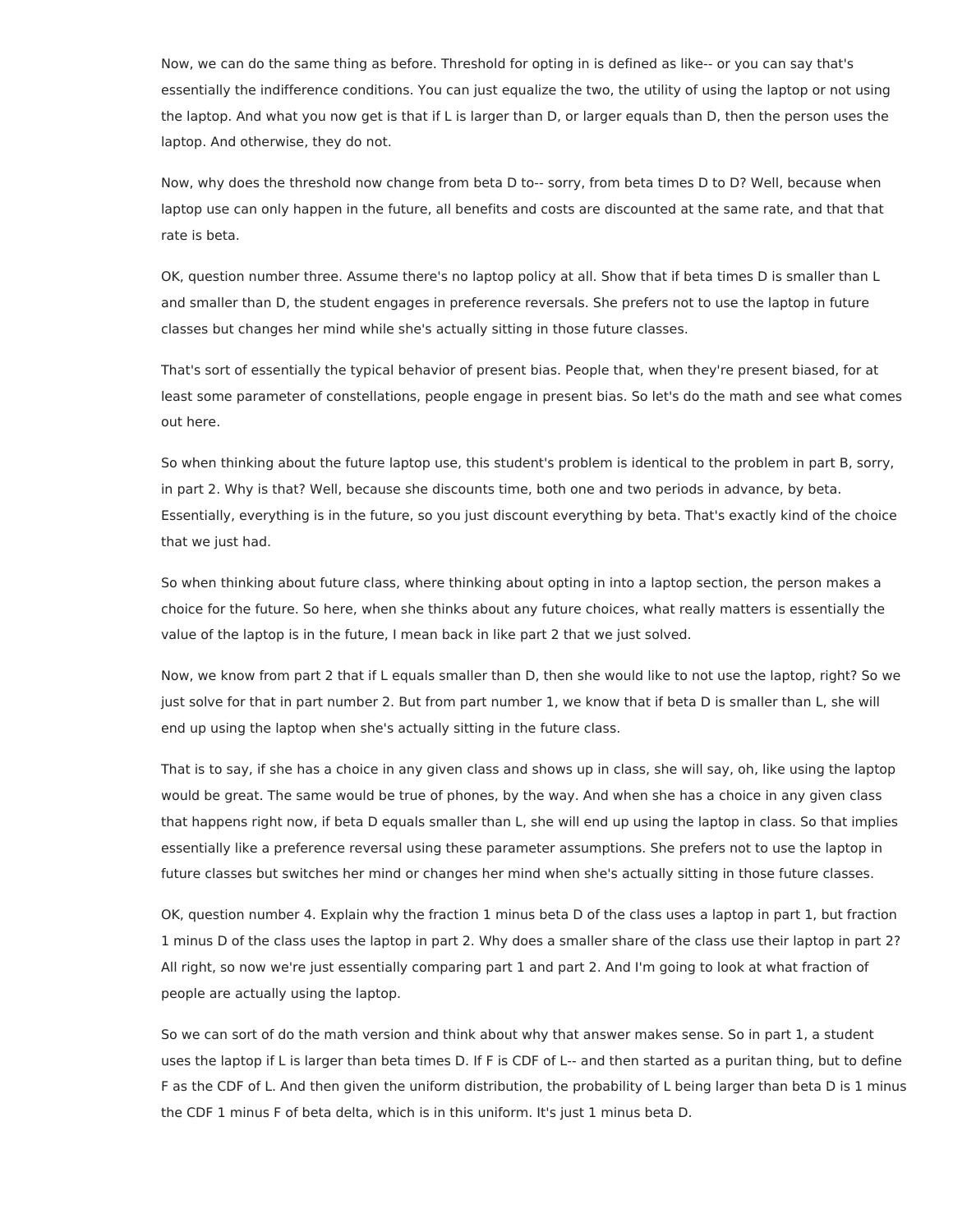Now, likewise, in part 2, a student uses a laptop if L is larger than the D. So we have the probability of L being larger than D is 1 minus the CDF or the F of D, which is 1 minus D. So a smaller share uses the laptop in part 2, because the benefit of using a laptop is delayed and hence discounted by beta.

So why is that? Well, essentially, think about it like this. If somebody has beta equals 1, which is kind of equivalent to like part 2, where people made choices for the future, if you use a laptop-- so a share of people will like the laptop, because-- or like to use the laptop when making choices for the future, not because of self-control problems or the like, but just because they find lots of really helpful in taking notes.

Now, if then a person, in addition, is present biased and makes a choice for the present, that enhances the shortrun benefits, because now the L is not discounted by beta anymore. And now, it's essentially, it's given sort of the benefit. It's in the present, and everything else beta is in the future.

And so that means essentially that when making choices for the present, the present benefits, the L, gets more weight relative to everything else, which is against the weight of beta less than 1. So now, if you are already, when making choices for the future, chose the laptop anyway, that implies that you also choose the laptop for the present.

Essentially, anybody who chooses the laptop for the future would also choose the laptop for the present. And now, there are some people essentially don't have like huge variations. They might not choose the laptop for the future, but they might choose it, they will choose it for the present because of their present bias. And therefore, then the fraction of people who choose for the present will be larger than the fraction of people who choose for the future, which we just showed using some algebra.

OK, then finally, why would the social planner prefer the opt-in policy to both the the policy of allowing students to choose whether to use their laptops and to banning laptops altogether? So let's think about through this, the opt-in policy, what does that really entail?

Well, the opt-in policy, as we said, is the planner is not present biased. So the planner would only want students with L being larger than D to use laptops. And so the opt-in policy, as we just showed above, achieves this. So that's great.

I know like a free choice policy instead, students with beta times D is smaller than L, smaller than D, will suboptimally use their laptops, and the social planner does not like this. On the other hand, banning laptops altogether is suboptimal because welfare is gained by allowing the students with the highest valuations, with L equals-- sorry, L larger than D to use laptops, right? So banning laptops is not great because essentially, there's some people who really would love to use their laptops regardless of present bias. And not allowing that is not great.

Free choice is not great, because essentially, once you let people choose any given day, temptation will sort of kick in, and some people will suboptimally use their laptops and just surf the internet all day, or all class, and not learn very much. And instead, the policy where people opt in for the future essentially achieves the objective of the social planner, who wants only students with L larger than D to use their laptops. And the social planner will be happy, and therefore prefer that policy over both free choice and over banning laptops.

So that's the end. That's all I have to say about getting ready for the exam. And I think you should prepare well and try to look at the materials. Please ask any questions in case things aren't clear.